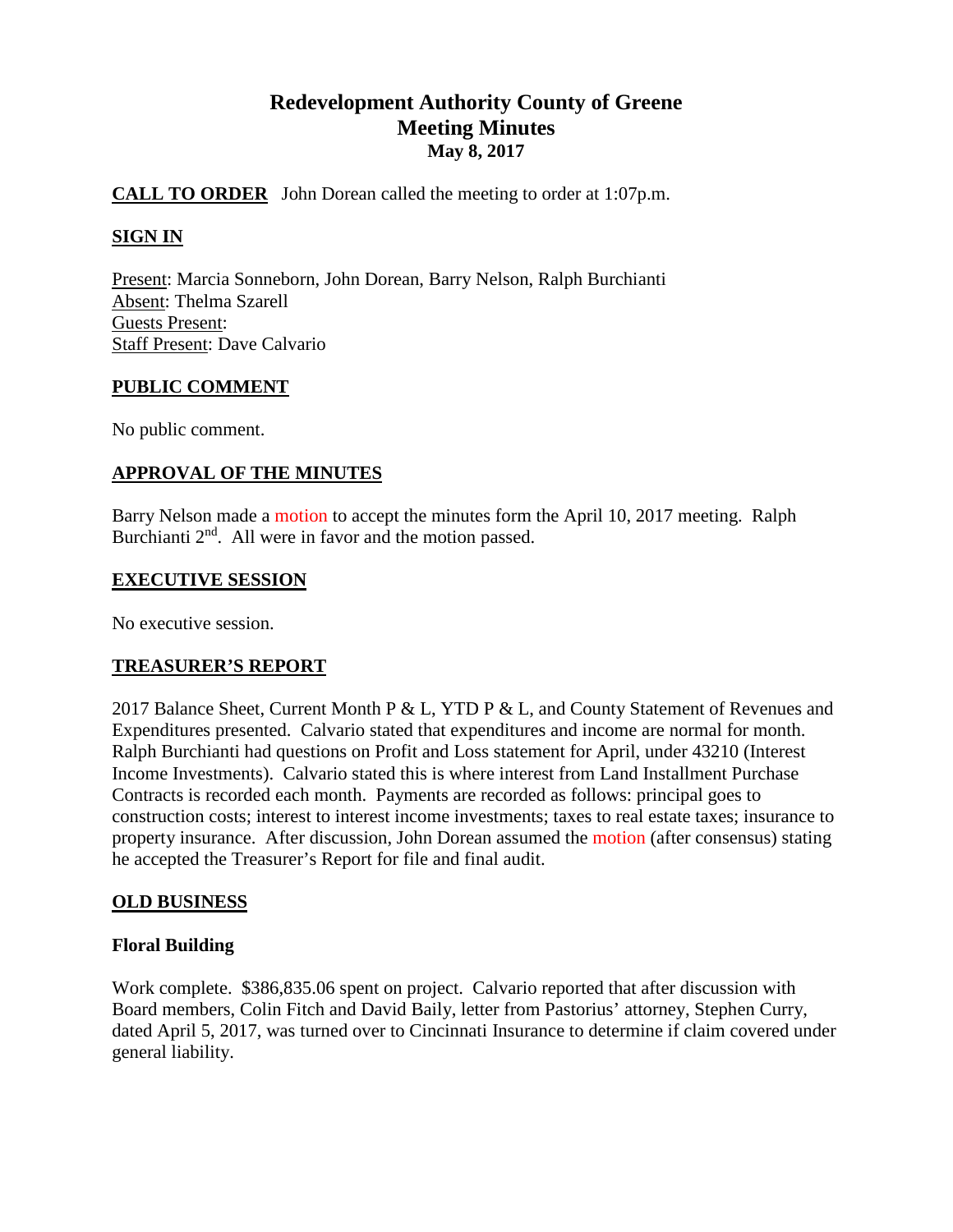# **Delancy Heights (145 Fairview Avenue and 126 Fairview Avenue), Jefferson**

145 Fairview Avenue (new modular) complete. No appliances in home. Listed at \$140,000. No interest or showings in last six weeks. \$128,000 in project. Calvario asked that Board consider lowering price of home and/or listing with a realtor. After discussion, Marcia Sonneborn made a motion to list homes with a realtor for up to 5% commission when necessary. Ralph Burchianti  $2<sup>nd</sup>$ . All were in favor and the motion passed. This motion will also be entered into the RACG policy manual. After discussion, Barry Nelson made a motion to list 145 Fairview Avenue with a realtor. Marcia Sonneborn  $2<sup>nd</sup>$ . All were in favor and the motion passed.

126 Fairview Avenue: Calvario reported that GCCTC has over ½ drywall up and are making good progress. Last day for GCCTC students is June 1.

Calvario reported no update on Howard Contracting letter from attorney.

# **Nazer St. Remediation and Stabilization Update**

Calvario reported that he presented to Waynesburg Borough on February 13, 2017, asking the Borough to partner with Pirhl Development and RDA to demolish 343 and 355 Nazer St, two blighted structures. Calvario reported that he spoke with Mike Simms 3<sup>rd</sup> week of April. and Simms said Borough Council has not taken any action on request.

Greene County Habitat receiving \$150,000 in 2015 PHARE funds to build two homes on E. Franklin St. RDA will be grantor of funds to Habitat in four progress payments as work progresses. Waiting on MOA from Habitat. Per Keith Davin, family selection committee working on selecting family for home. Once family selected, size of home needed will be built. Davin believes work on footers will be started by end of June.

# **Partnership with GCCTC**

Calvario reported RDA will hire up to two GCCTC students for summer. Students will be paid through a combination of funds: Community Action SW; SW Training, Inc.; Greene County; and RDA. When/if students are hired through SW Training, Inc., they are permitted to work six weeks, July 5-August 15, up to 32.5 hours per week. Calvario reminded Board that during the April 2016 meeting, Board authorized \$3,500 be spent to hire students during summer.

### **127 School St. Rehab**

Calvario reported that a one-year LIPC was signed with Melissa Frameli on April 7. Sold for \$67,500, paid \$3,000 down payment, \$600 per month PITI 5% interest. Down payment check returned for NSF. Cashier's check submitted on April 28, 2017 for \$3,010 to cover NSF check. \$64,261.66 spent on project.

### **Down Payment Assistance/2nd Mortgage Discussion**

No decision can be made until we get a potential buyer for 145 Fairview Ave. in the program that would meet PHARE low to moderate income guidelines. Once a potential buyer is identified, will discuss subsidize/underwrite sale of new modular.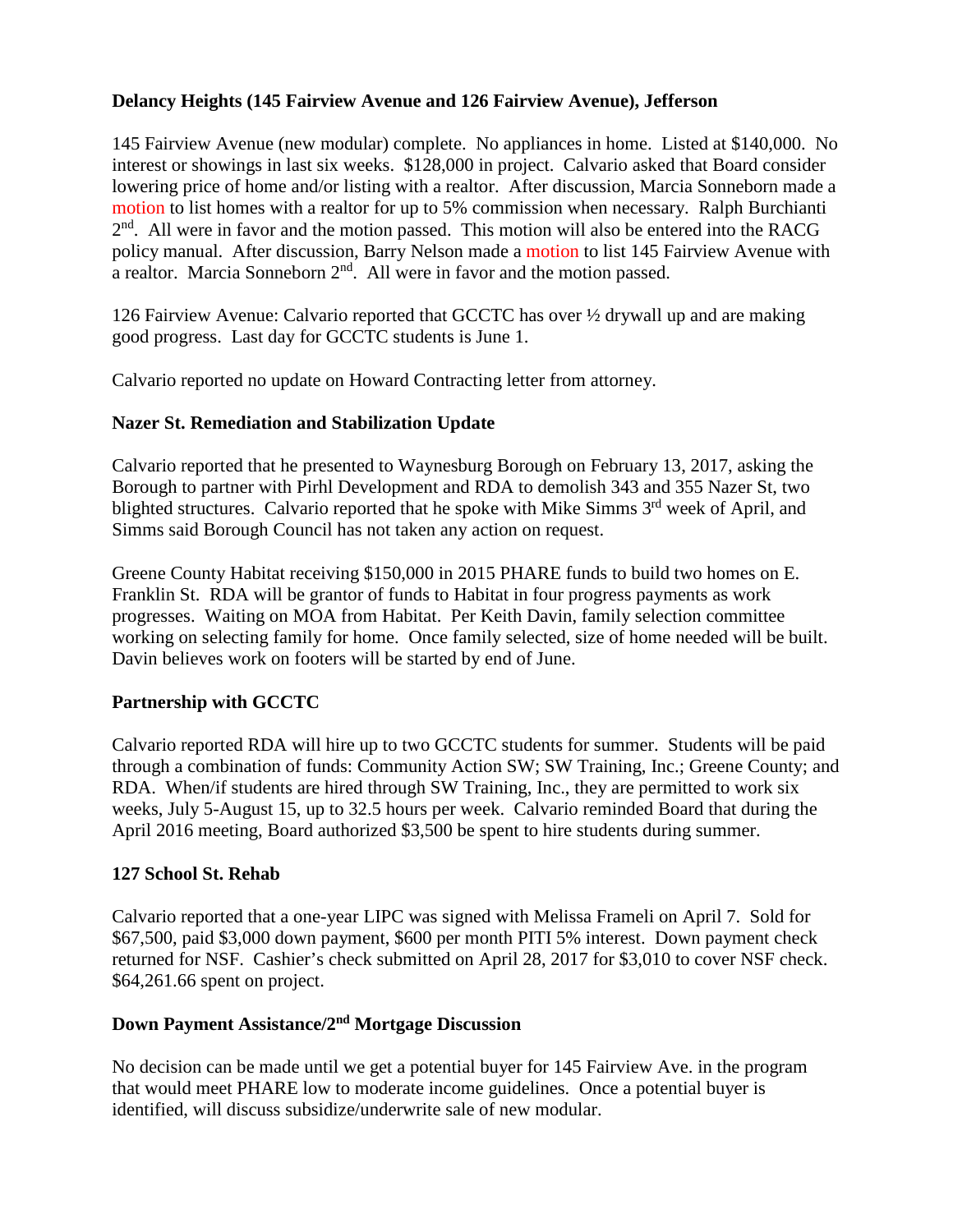### **Old Rogersville School Development**

Calvario reported that Home Remodeling by Riggs gave a verbal price of building homes for \$132,000 per unit. Riggs has not done new construction previously. Board members began to state the work that must be done prior to beginning construction. Calvario reported still waiting for estimate from Hughes Corporation from Sycamore.

### **Discussions with Morris, Perry, and Richhill Township Supervisors**

-Wind Ridge, Chambers property. RDA appointed Conservator. Calvario reported RDA appeared in front of Farley Toothman for Motions Court on April 27. Hearing to raze structure has been scheduled for June 1. Low bid to demolish was from Apex Pipe & Earth Xcavation for \$16,000. -Nineveh, Kita property. No update. -Mt. Morris, Dotson property. No update.

# **362 E. Franklin St. (Habitat for Humanity and RDA E. Franklin St. Stabilization Project)**

On proposed 2017 Judicial Sale list.

#### **Development of Bonar and Woodland Ave. Property**

No update.

#### **83 2nd St., Crucible**

Calvario reported that a one-year LIPC was signed with Eva Rex and Walter Hlatky on April 7. Sold for \$67,500, paid \$3,000 down payment, \$600 per month PITI 5% interest. \$37,015.80 spent on project.

# **296 5th Avenue, Crucible**

Calvario reported that a one-year LIPC was singed with Bruce and Melissa Shipley on April 27. Sold for \$65,000, paid \$2,500 down payment, \$600 per month PITI 5% interest. \$20,451.45 spent on project, but will go higher based on Cole Plumbing and Heating installing outside AC unit.

### **Current Projects**

Calvario reported that Steve Salisbury is working on 333 Steele Hill Road, Mt. Morris.

#### **Parkview Knoll, Carmichaels**

Documents for Park View Knoll funds to pass through RDA were signed and notarized on April 24, 2017.

#### **120 Short St., Clarksville**

Calvario reported structure will be demolished by Morgan Township soon.

#### **133 Bowlby St., Waynesburg**

Property donated to RDA. Fire in home 2012. Roof repaired. Pre-bid walk through held May 4. Bids due May 23.